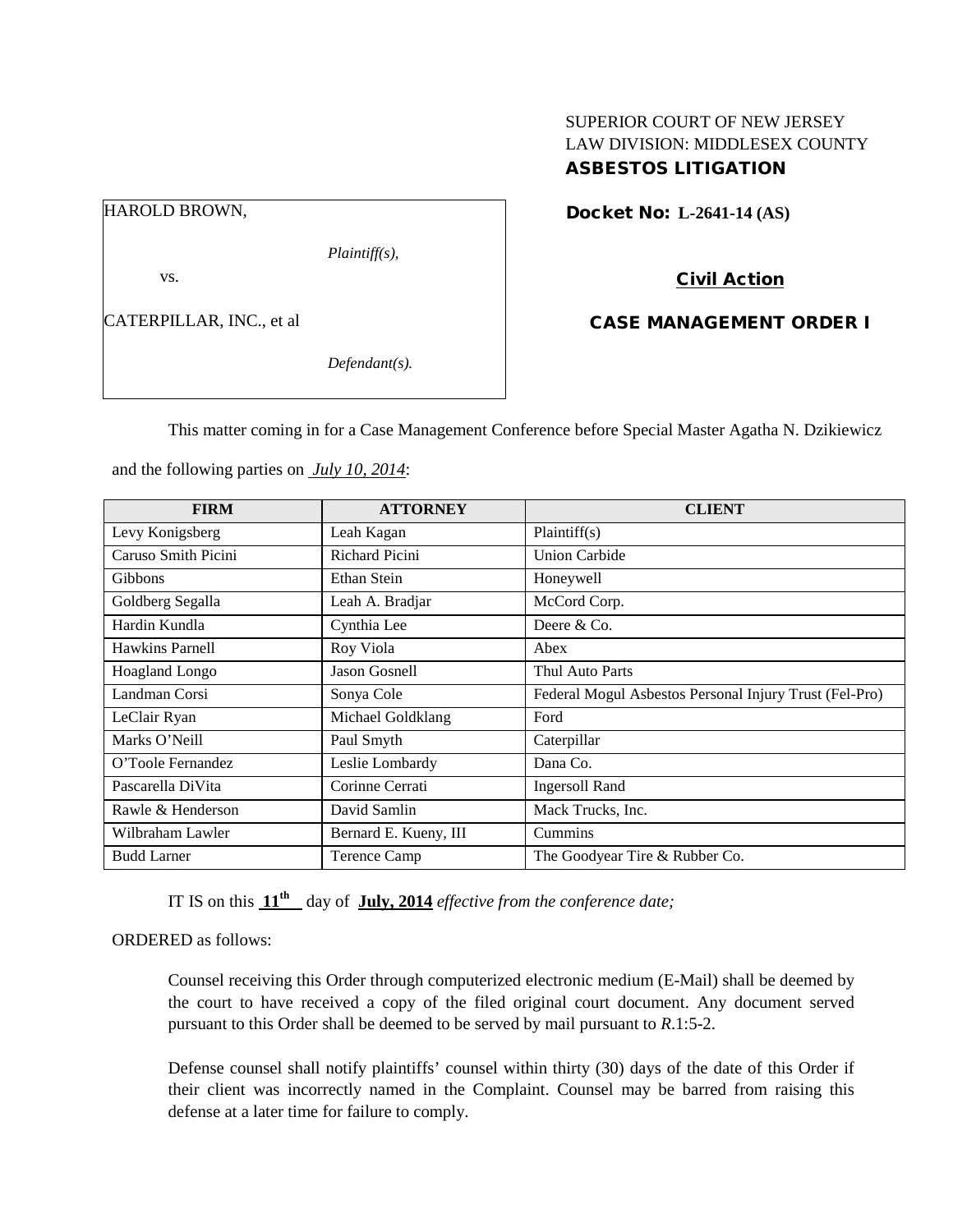## **DISCOVERY**

| July 25, 2014     | Defendants shall serve answers to standard interrogatories by this date.                                                                                                                                    |
|-------------------|-------------------------------------------------------------------------------------------------------------------------------------------------------------------------------------------------------------|
| August 8, 2014    | Plaintiff shall propound supplemental interrogatories and document requests by this<br>date.                                                                                                                |
| September 8, 2014 | Defendants shall serve answers to supplemental interrogatories and document<br>requests by this date.                                                                                                       |
| August 8, 2014    | Defendants shall propound supplemental interrogatories and document requests by<br>this date.                                                                                                               |
| September 8, 2014 | Plaintiff shall serve answers to supplemental interrogatories and document requests<br>by this date.                                                                                                        |
| October 31, 2014  | Fact discovery, including depositions, shall be completed by this date. Plaintiff's<br>counsel shall contact the Special Master within one week of this deadline if all fact<br>discovery is not completed. |
| October 31, 2014  | Depositions of corporate representatives shall be completed by this date.                                                                                                                                   |

## **EARLY SETTLEMENT**

November 7, 2014 Settlement demands shall be served on all counsel and the Special Master by this date.

#### **SUMMARY JUDGMENT MOTION PRACTICE**

- November 7, 2014 Summary judgment motions shall be filed no later than this date.
- December 5, 2014 Last return date for summary judgment motions.

## **MEDICAL DEFENSE**

- August 29, 2014 Plaintiff shall serve medical expert reports and transfer pathology to O'Toole Fernandez by this date.
- December 31, 2014 Defendants shall identify its medical experts and serve medical expert reports, if any, by this date. **In addition, defendants shall notify plaintiff's counsel (as well as all counsel of record) of a joinder in an expert medical defense by this date.**

#### **LIABILITY EXPERT REPORTS**

- November 28, 2014 Plaintiff shall identify its liability experts and serve liability expert reports or a certified expert statement by this date or waive any opportunity to rely on liability expert testimony.
- December 31, 2014 Defendants shall identify its liability experts and serve liability expert reports, if any, by this date or waive any opportunity to rely on liability expert testimony.

\_\_\_\_\_\_\_\_\_\_\_\_\_\_\_\_\_\_\_\_\_\_\_\_\_\_\_\_\_\_\_\_\_\_\_\_\_\_\_\_\_\_\_\_\_\_\_\_\_\_\_\_\_\_\_\_\_\_\_\_\_\_\_\_\_\_\_\_\_\_\_\_\_\_\_\_\_\_\_\_\_\_\_\_\_\_\_\_\_\_\_\_\_\_\_\_\_\_\_\_\_\_\_\_\_\_\_\_\_\_